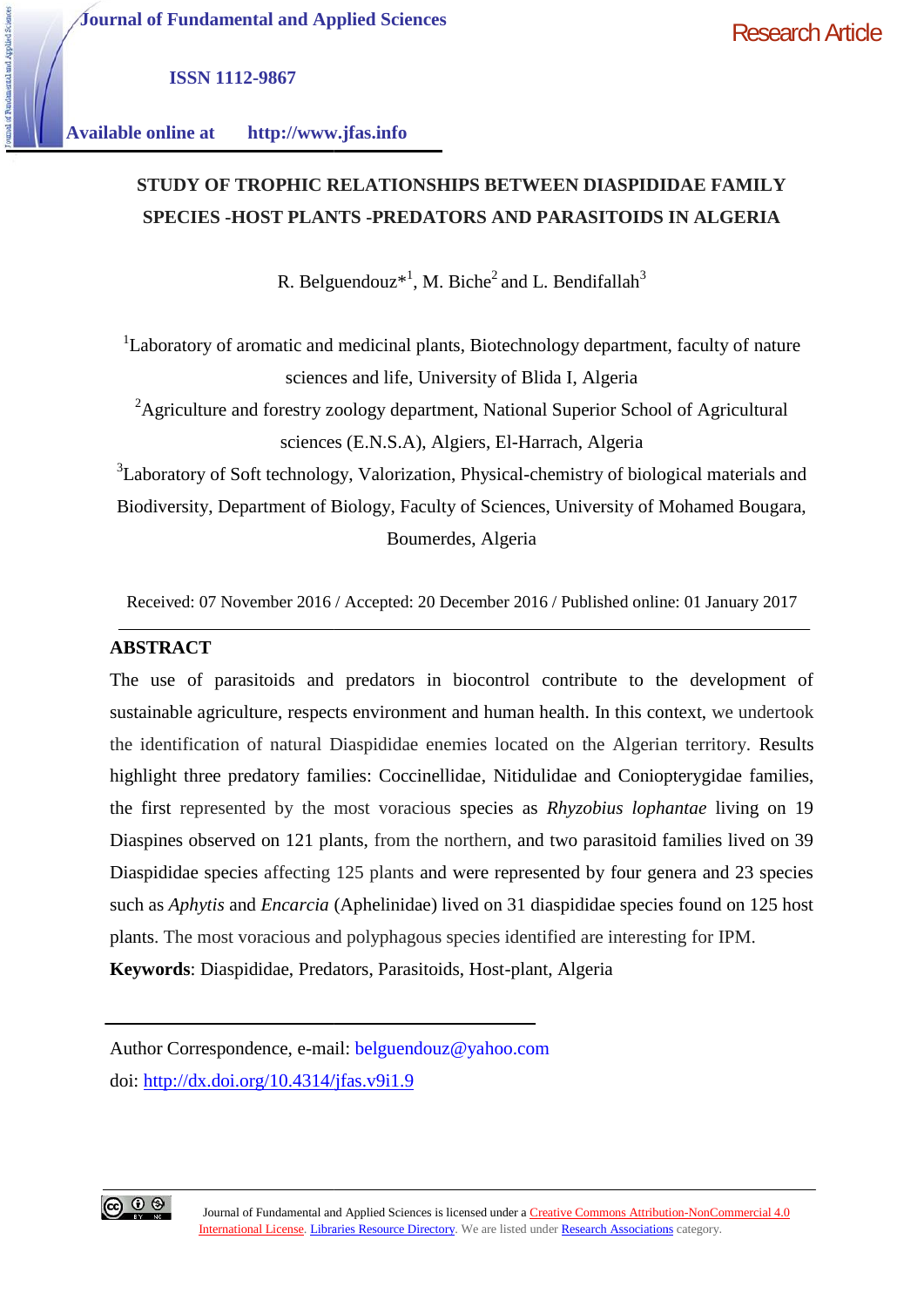#### **1. INTRODUCTION**

#### **1.1. Overview of scale insects**

The study of predators and parasitoids of insect pests, mainly of the most harmful species on crops, presents a considerable biological and economical interest. Faced with the real problems engendered by diaspines to agricultural production in Algeria, we found it necessary to devote this work on the study of the insect beneficial of this family insect pest group. Balachowsky has already signalized a number of predators in Algeria such as *Cybocephalus seminulum*, introduced in Bechar region in Sahara areas to fight against devastating *Parlatoria blanchardi* a pest of date palm tree, and *Cybocephalus flaviseps* lives on the same species and other scale species (*Paralatoria blanchardi, Diaspis zamiae* and *Chrysomphalus dictyospermi)* [3]. The same author showed, in Algeria and Tunisia, the presence of the Coccinellidae species: *Chilochorus bipustulatus* on several scales as primary or secondary preys, such as *Pharoscymnus setulosus* on *Aspidiotus hederae* and *Chionaspis striata* and *Pharoscymnus anchorgo* on *P. blanchardi* [5]*.* Although, 16 scale insects predatory ladybirds that infest a small trees has mentioned by Saharaoui [24, 25] and several diaspine parasitoids have been described and studied in the world, which some of them were exploited in the biological control, such as *Aphytis lepidosaphes* against *Lepidosaphes beckii* [16]. In the Mitidja region (Central part of Algeria), *Aphelinus chrysomphali* was found specific to *Chrysomphalus dictyospermi* on orange tree [5] while *Aphelinus maculicornis* lived depending of *Parlatoria pergandii*, and *A. mytilaspidis* on *Lepidosaphes conchyformis Lepidosaphes ulmi* and *Chionaspis berlesei.* However, *Prospaltella leucaspidis* was found specifically live on *Leucaspis pusilla* and *Chiloneurinus microphagus* on *L. ulmi* in northern central part of Algeria [15].

# **1.2. Objective and method**

In this study, we contribute to improve our knowledge on the diversity of Algerian beneficial fauna of Diaspididae scale insects and their relationship with host plants. For that, personal investigations were realized in various cultivated crops, forest, ornamental sites and spontaneous vegetation during a study period of three years from 2003 to 2006 in different regions from the North to the South. In addition, we conducted a literature review on an antecedent period works, so that we could establish and actualize the list of the auxiliaryfauna about Diaspididae beneficial enemies.

In sites, we have beginning by to choose the most infested trees and taken branches and leaves and fruits, then we put them in the plastic bags with etiquettes that showed the site, the date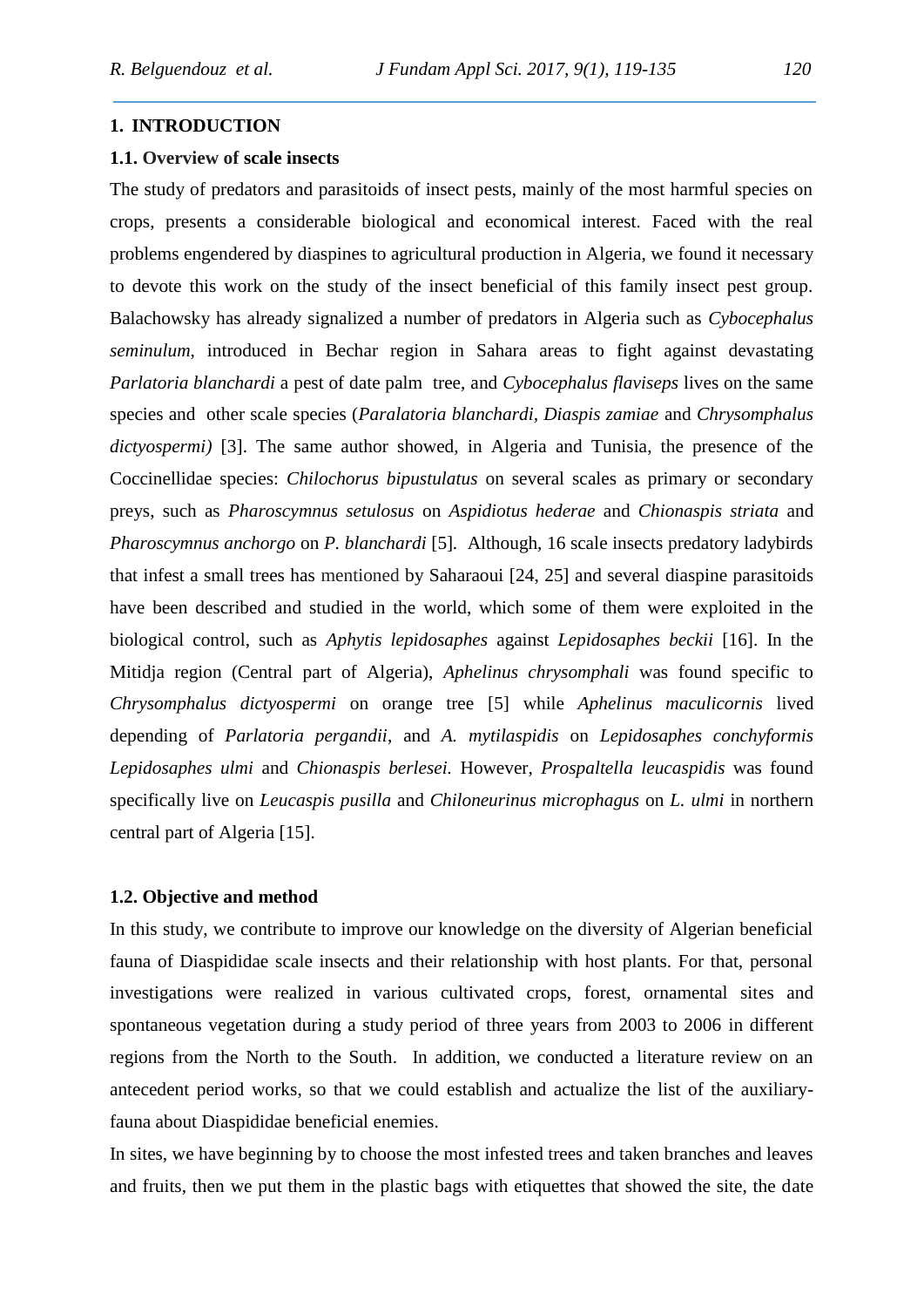and the host plant. The samples are brought back to the laboratory of zoology, at the National School of Agronomic Sciences El-Harrah Algiers and kept at 4°C in frozen pending treatment and observation of different evolutionary stage of Diaspididae, parasitoids and predators isolated from the plant organs under stereomicroscope  $(x (10 to 100))$ . The insect's identification method is based on the morphological study of the Diaspididae family according to Balachowsky and Anonymous [7 and 2]. While for predators and parasitoids (Coleopters, Hemipteres), we have referred to the identification key based on a macroscopic morphological examination [1, 23, 31] and the assistance of the specialists colleagues in zoology per Doctor Lounes Sahraoui and Professor Mohamed Biche at the National school of agronomic sciences (Algiers).

#### **2. RESULTS AND DISCUSSION**

# *2.1. Determination of Algerian Diaspididae group*

Our observations on the Diaspididae and their enemies' richness were made on 93 plant families containing 488 species collected in several sites of Algeria regions from North to South. These plants are the host of 4 subfamilies scales: Aspidiotinae, Diaspidinae, Parlatorinae and Odonaspidinae represented in total by 93 species. We surveyed on these scale insects 17 predator and 21 parasitoids species.

According to the observed plants in both parts north and south, the majority of the collected scales is distributed in the northern part of Algeria. We could distinguish four Diaspididae groups:

- 1- A ubiquitous (polyphagous) species group that affects several botanical families and lives in several climatic conditions and that are very frequent with high ecological plasticity.
- 2- An oligophagous species group, which infests one botanical family or one plant genus.
- 3- A third species group that has preferential host species or genus. They can infest others plants if the preferential host is absent (ex: *Parlatoria oleae)*.
- 4- A rare species group has food requirements and environment like *Parlatoria blanchardi* specific to palm date in Biskra, therefore *Lepidosaphes ulmi* wich prefer the mountains sites and certain species which prefer the forest regions as *Leucaspis pini.*

# *2.2. Relationship between predators-Diaspididae species-host plants*

In the table 1, we illustrate the distribution of predators according to their Diaspididae species-hosts.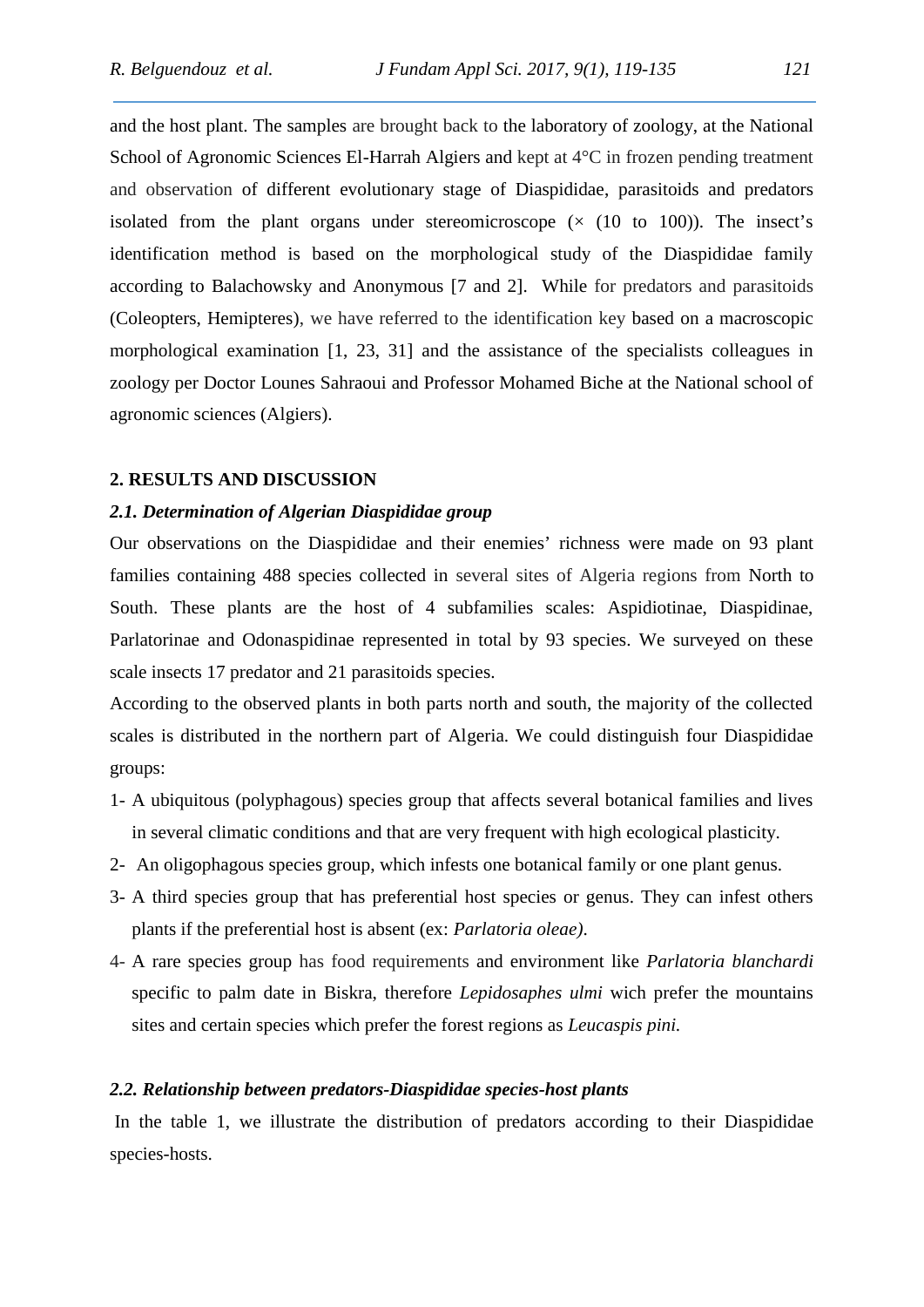|                                        |                     |                          |                        |                        | <b>Table 1:</b> Richness of Diaspididae species-predators |                     |                          |                            |                     |                         |                       |                    |                     |                       |                 |                 |                |
|----------------------------------------|---------------------|--------------------------|------------------------|------------------------|-----------------------------------------------------------|---------------------|--------------------------|----------------------------|---------------------|-------------------------|-----------------------|--------------------|---------------------|-----------------------|-----------------|-----------------|----------------|
| <b>Predator</b><br>families            |                     |                          |                        |                        | Coccinellidae                                             |                     |                          |                            |                     |                         |                       |                    |                     | <b>Nitidulidae</b>    |                 | Coniopterygidae | Total          |
| <b>Diaspine</b><br>species             |                     |                          |                        |                        |                                                           |                     |                          |                            |                     |                         |                       |                    |                     |                       |                 |                 |                |
| Diaspine/P<br>$\rm{redators}$          | Rhyzobius lophantae | Rhyzobius chrysomeloides | Pharoscymnus setulosus | Pharoscymnus numidicus | Pharoscymnus SSP                                          | Pharocymuus ovoidus | Mimopullus mediterraneus | Exochomus quadripustulatus | Chilocorus nigritus | Chilocorus bipustulatus | Clitostethus arcuatus | Lindorus lophantae | Lindorus pulchellus | Cybocephalus palmarum | Cybocephalus sp | Coniopteryx sp  | 16             |
| Andaspis<br>hawaienen<br>$s$ <i>is</i> | $\mathbf{1}$        |                          |                        |                        |                                                           |                     |                          |                            |                     |                         |                       |                    |                     |                       |                 |                 | $\mathbf{1}$   |
| Carulaspis<br>$minima$                 | $\mathbf{1}$        |                          | $\mathbf 1$            |                        |                                                           |                     |                          |                            |                     | $\mathbf{1}$            |                       |                    |                     |                       |                 |                 | 3              |
| Chrysomp<br>halus<br>dictyosper<br>mi  | $\mathbf{1}$        | $\mathbf{1}$             | $\mathbf{1}$           |                        |                                                           |                     |                          | $\mathbf{1}$               |                     | $\mathbf{1}$            |                       |                    |                     |                       |                 |                 | 5              |
| Diaspis<br>echinocact<br>$\dot{i}$     | $\mathbf{1}$        |                          |                        |                        |                                                           |                     |                          |                            |                     |                         |                       |                    |                     |                       |                 |                 | $\mathbf{1}$   |
| Hemiberle<br>sia<br>lataniae           | $\mathbf{1}$        |                          | $\mathbf{1}$           |                        | $\mathbf{1}$                                              |                     | $\mathbf{1}$             |                            |                     |                         |                       |                    |                     |                       | $\mathbf{1}$    |                 | 5              |
| Hemiberle<br>sia rapax                 | $\mathbf{1}$        | $\mathbf{1}$             | $\mathbf{1}$           |                        |                                                           |                     |                          | $\mathbf{1}$               |                     | $\mathbf{1}$            |                       |                    |                     |                       |                 |                 | 5              |
| Fiorinia<br>fioriniae                  | $\mathbf{1}$        |                          |                        |                        |                                                           |                     |                          |                            |                     | $\mathbf{1}$            |                       |                    |                     |                       |                 |                 | $\overline{2}$ |

# **Table 1:** Richness of Diaspididae species-predators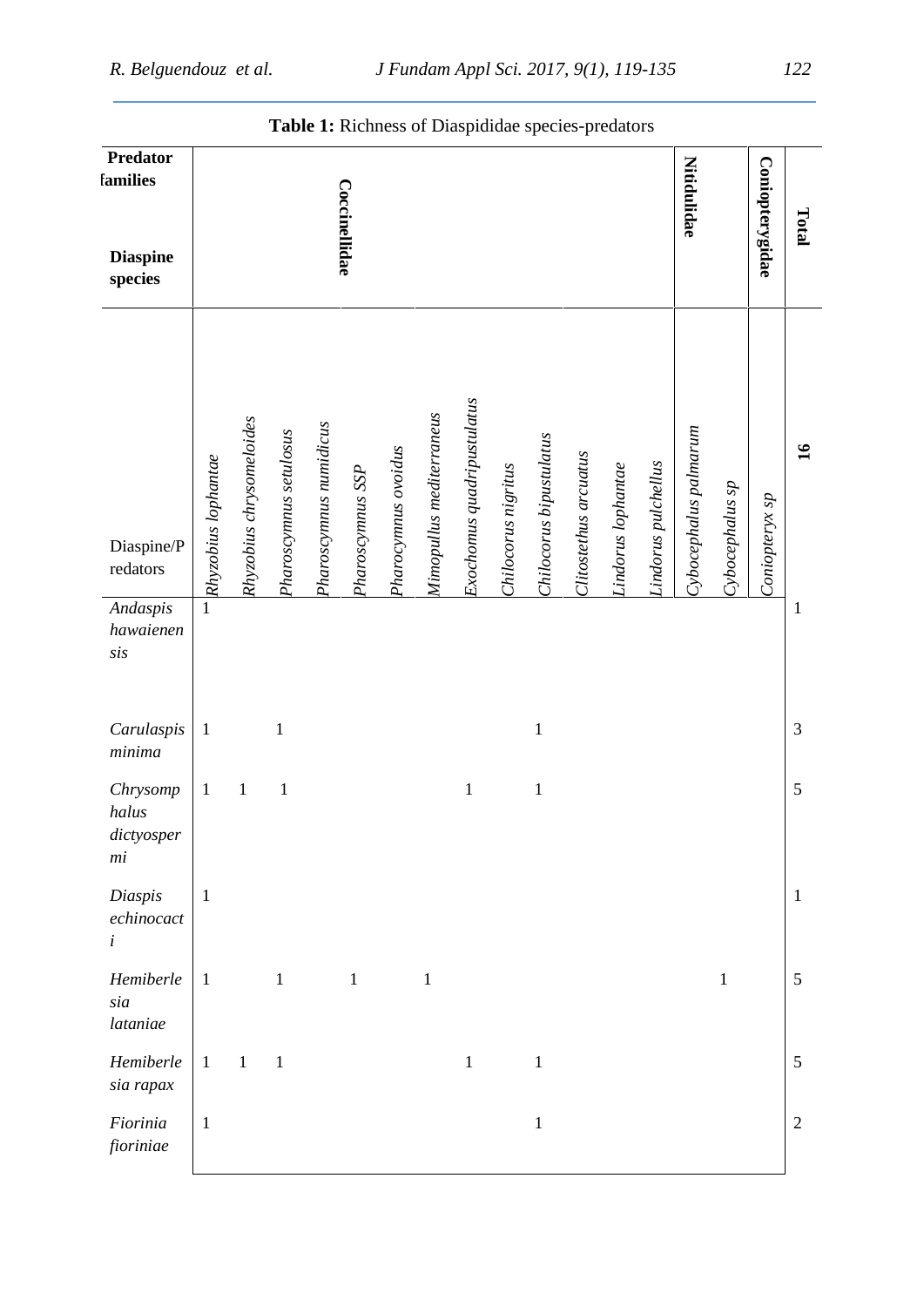| Furchadas<br>pis zamiae                  | $\mathbf{1}$ |             |              |         |              |              |              |              |              |             |              |             |       |              | $\mathbf{1}$   |
|------------------------------------------|--------------|-------------|--------------|---------|--------------|--------------|--------------|--------------|--------------|-------------|--------------|-------------|-------|--------------|----------------|
| Lepidosap<br>hes beckii                  | $\mathbf{1}$ | $\,1\,$     |              |         |              |              | $\mathbf 1$  |              | $\mathbf{1}$ | $\,1\,$     |              |             |       |              | $\mathfrak s$  |
| Lepidosap<br>hes<br>conchy for<br>$m$ is | $\mathbf{1}$ |             |              |         |              |              |              |              |              |             |              |             |       |              | $\,1\,$        |
| Lepidosap<br>hes<br>gloverii             | $\mathbf{1}$ | $\,1\,$     |              |         |              |              | $\,1\,$      |              | $\mathbf{1}$ | $\mathbf 1$ |              |             |       |              | $\sqrt{5}$     |
| Lepidosap<br>hes ulmi                    | $\mathbf{1}$ |             |              |         |              |              |              |              |              |             |              |             |       |              | $\mathbf{1}$   |
| Leucaspis<br>pini                        | $\mathbf{1}$ |             |              |         |              |              |              |              |              |             |              |             |       |              | $\mathbf{1}$   |
| Leucaspis<br>pusilla                     | $\mathbf{1}$ |             |              |         |              |              |              |              |              |             |              |             |       |              | $\mathbf{1}$   |
| Morganell<br>$\boldsymbol{a}$<br>longi   | $\mathbf{1}$ |             | $\,1\,$      | $\,1\,$ |              |              |              |              |              |             |              |             | $\,1$ |              | $\overline{4}$ |
| Oceanaspi<br>diotus<br>nerii             | $\mathbf{1}$ | $\mathbf 1$ | $\mathbf{1}$ |         |              | $\mathbf{1}$ | $\mathbf 1$  |              | $\mathbf 1$  |             |              |             |       |              | $\sqrt{6}$     |
| Oceanaspi<br>diotus<br>spinosus          | $\mathbf{1}$ | $\mathbf 1$ |              |         |              |              | $\mathbf 1$  |              | $\mathbf 1$  |             |              |             |       |              | $\overline{4}$ |
| Parlatoria<br>$\it camelliae$            | $\mathbf{1}$ |             |              |         |              |              |              |              |              |             |              |             |       |              | $\mathbf{1}$   |
| Parlatoria<br>ziziphi                    | $1\,$        | $\,1\,$     |              |         | $\mathbf{1}$ |              | $\mathbf{1}$ | $\mathbf{1}$ | $\mathbf{1}$ |             | $\mathbf{1}$ |             |       | $\mathbf{1}$ | $\,8\,$        |
| Aonidiella<br>aurantii                   |              | $\,1\,$     |              |         |              |              | $\mathbf{1}$ |              | $\mathbf 1$  |             |              | $\mathbf 1$ |       |              | $\overline{4}$ |
| Lepidosap<br>hes<br>$destefanii$         |              |             |              |         |              |              |              |              | $\,1\,$      |             |              |             |       |              | $\,1\,$        |
| Parlatoria<br>$oleae$                    |              |             |              |         |              | $\mathbf{1}$ |              |              | $\mathbf{1}$ |             |              |             |       |              | $\sqrt{2}$     |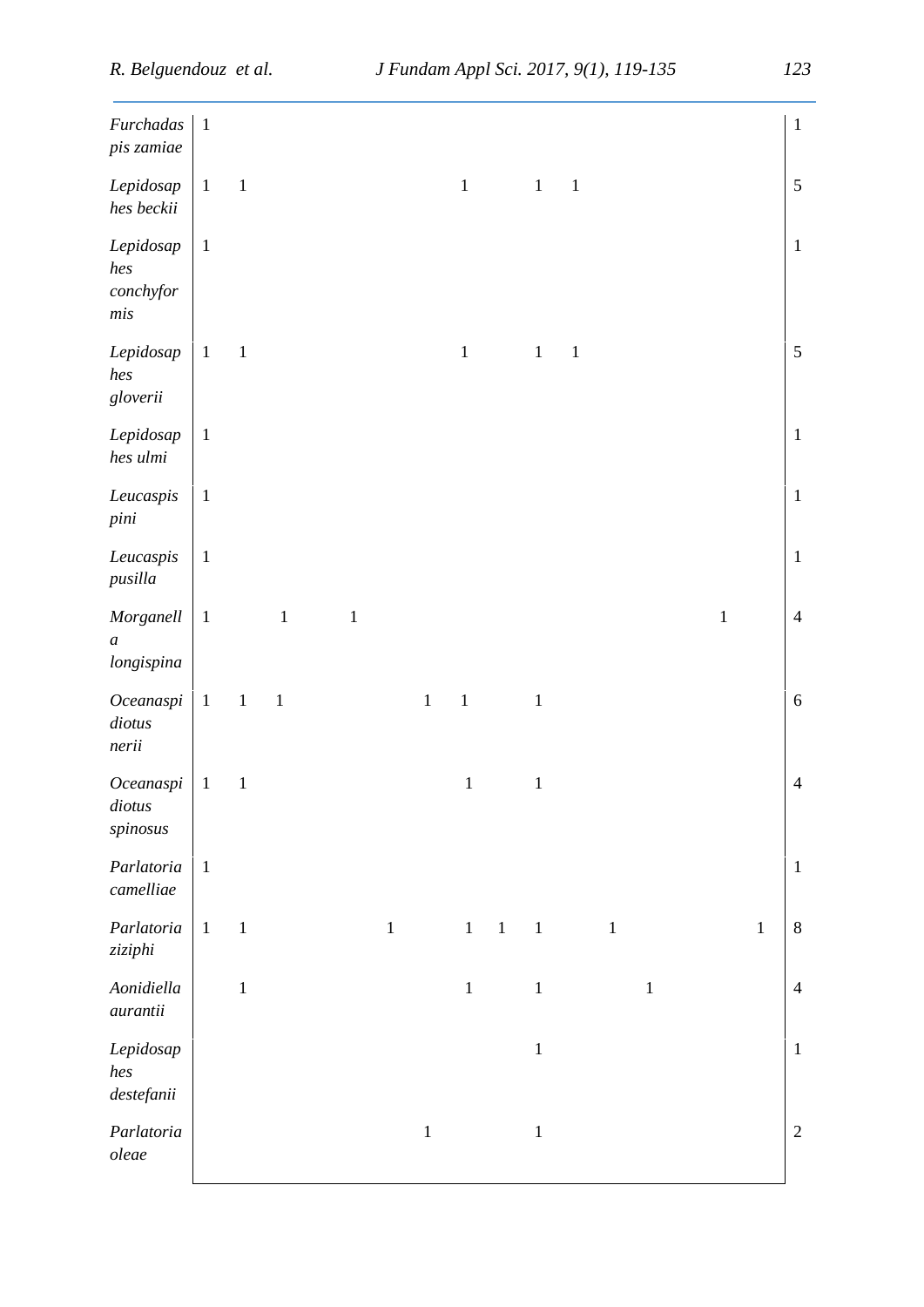| Parlatoria<br>blanchardi                                                        |    |                  |                  | 1           |              |              |                  |              |              | $\mathbf{1}$ |             |              |              | 1            |              |              | 3              |
|---------------------------------------------------------------------------------|----|------------------|------------------|-------------|--------------|--------------|------------------|--------------|--------------|--------------|-------------|--------------|--------------|--------------|--------------|--------------|----------------|
| Aonidia<br>lauri                                                                |    |                  | $\mathbf{1}$     |             | $\,1\,$      |              |                  |              |              |              |             |              |              |              | $\mathbf{1}$ |              | 3              |
| Diaspidiot<br>$\boldsymbol{u}\boldsymbol{s}$<br>perniciosu<br>$\boldsymbol{S}$  |    |                  |                  |             |              |              | $\mathbf{1}$     | $\mathbf{1}$ |              |              |             |              |              |              |              |              | $\overline{2}$ |
| Diaspidiot<br>us pyri                                                           |    |                  |                  |             |              |              | $\mathbf{1}$     |              |              |              |             |              |              |              |              |              | $\mathbf{1}$   |
| Diaspidiot<br>$\boldsymbol{u}\boldsymbol{s}$<br>lenticulari<br>$\boldsymbol{S}$ |    |                  |                  |             |              |              | $\mathbf{1}$     | $\mathbf{1}$ |              |              |             |              |              |              |              |              | $\overline{2}$ |
| Parlatoria<br>pergandei                                                         |    | $\mathbf{1}$     |                  |             |              |              |                  | $\mathbf{1}$ |              |              |             |              |              |              |              |              | $\overline{2}$ |
| 28                                                                              | 19 | $\boldsymbol{9}$ | $\boldsymbol{7}$ | $\mathbf 1$ | $\mathbf{3}$ | $\mathbf{1}$ | $\boldsymbol{6}$ | $11\,$       | $\mathbf{1}$ | 13           | $\mathbf 2$ | $\mathbf{1}$ | $\mathbf{1}$ | $\mathbf{1}$ | $\mathbf{3}$ | $\mathbf{1}$ |                |

The results in Table 1 reveal the presence of sixteen predator species in Algeria living upon twenty-eight diaspines species those lived on one hundred and fourteen host plants species belonging to thirty-sixe botanical families.

Coccinellidae family contains thirteen species belonging to the genus of *Mimopullus*, *Pharoscymnus*, *Exochomus*, *Chilocorus*, *Clitostethus*, *Lindorus* and *Rhyzobius,* but Nitidulidae family has only two species belonging to the genus of *Cybocephalus* and Coniopterygidae one species belonging to *Coniopteryx* genus.

The most species active on Diaspididae are *Rhyzobius lophantae* lived on nineteen diaspines living on different plant species (Rutaceae, Cupressaceae, Cactaceae, Cycadaceae, Pinaceae, Oleaceae, etc ...); contrary to Balachowsky [6] who signaled 20 host scale species; followed by *Chilocorus bipustulatus* lived on thirteen diaspines and manifests a preference for *O. nerii* It is usually found in dry environments, often on shrubs and tree layer (*Citrus, Pinus, Picea, Salix*, Etc.). The adults overwinter under bark, in leaf litter and under moss and feeds mainly on scale insects. For its part, *R. chrysomeloïdes* is found only on *Citrus* and feeds mainly scale insects of *Lepidosaphes, Aonidiella, Chrysomphalus, Hemiberlesia, Oceanaspidiotus* and *Parlatoria* genus. *Pharoscymnus setulosus* is found on seven diaspines and *Pullus medterraneus* on six diaspines. The others lived on one to three diaspines. *Chilocorus*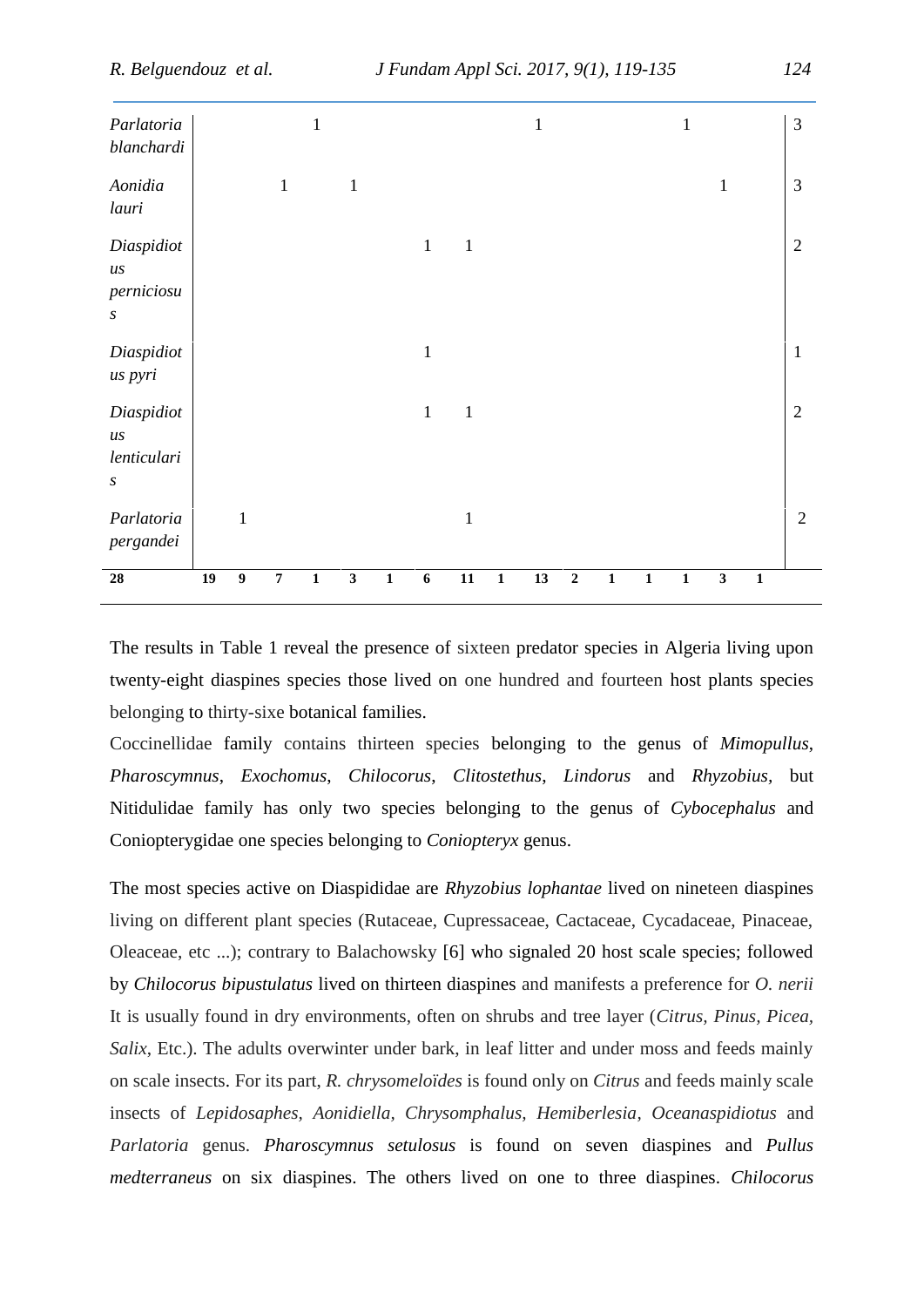*bipustulatus* is already noticed as an important predator by [17] and as very specific predator to diaspine scales as *Exochomus quadripustulatus* which has a wide range of prey. It was observed in association with different populations of scale insects of the genus *Aonidiella, Chrysomphalus, Lepidosaphes, Oceanaspidiotus Parlatoria* and *Diaspidiotus* in the tree layer. In the other hand, *Cybocephalus palmarum* and*Pharoscymnus numidicus* were particularly lived upon *Parlatoria blanchardi* that infested date palm in the south part of the country, and as it is signaled by [20], *Coniopteryx* sp. was met only on *Parlatoria ziziphi* contrary to Kreiter [17] who reported that it was a specific predator of tetranic acariens. The monophagous predator species or those with low predation lived in general on Diaspididae species those affected one or tow vegetable species. According to Balachowsky [6] results, *Rhysobius lophantae, Chilocorus bipustulatus* are expressing a preference for *Aspidiotus nerii* but our study confirms that they are polyphagous of thirteen to nineteen scale-hosts. These two species are cited by Blaisdell as predator of *A. aurantii* as *Lindorus lophanthae* [12, 22, 27, 8, and 14] and according to Vanachloca study [32], *R. lophanthae* caused very important (20%) mortality for *A. aurantii* by predation in spring. We signaled that *Pharoscymnus setulosus* has never been met it in south; it coexists and often shares his food with other species such as *Chilocorus bipunctatus, Rhyzobius lophantae* and *Mimopullus mediterraneus*. It prefers especially diaspines subservient on *Citus*, *Olea europae*, *Evonymus japonicus*, *Pittosporum tobira*, *Nerium oleander* infested by *A. nerri*, cypress and other forest trees and various cultivated rosacea.

The Nitidullidae family is slightly represented and seldom met on diaspines; it contains two species belonging to *Cybocephalus* genus. *Cybocephalus palmarum is* found on palm in *Parlatoria blanchardi* populations in south while *Cybocephalus* sp. attend different plant strata in the north (*Parlatoria blanchardi, Aonidia lauri, Morganella longispina* and *Hemiberlesia lataniae).* The Lepidoptera are represented by only one family of Coniopterygidae (Nevroptera) which contains only one species *Coniopterix* sp. regarded as specific host of *Parlatoria ziziphi* in north central of Algeria [20].

The figure 1 presents the variation of Despines's number and host plant per predator; the polyphagous predators are attracted by polyphageous pest scales which give them more food sources favoring their development and sustainability. This attraction means that the predation is specially oriented to the host, given that the plant has low repellent effect on predators, but it has an effect on predator's guidance in addition to the effect of scale insects species. This relationship is sort of trophic kind established between plants-scale insect and predators that encourage predation.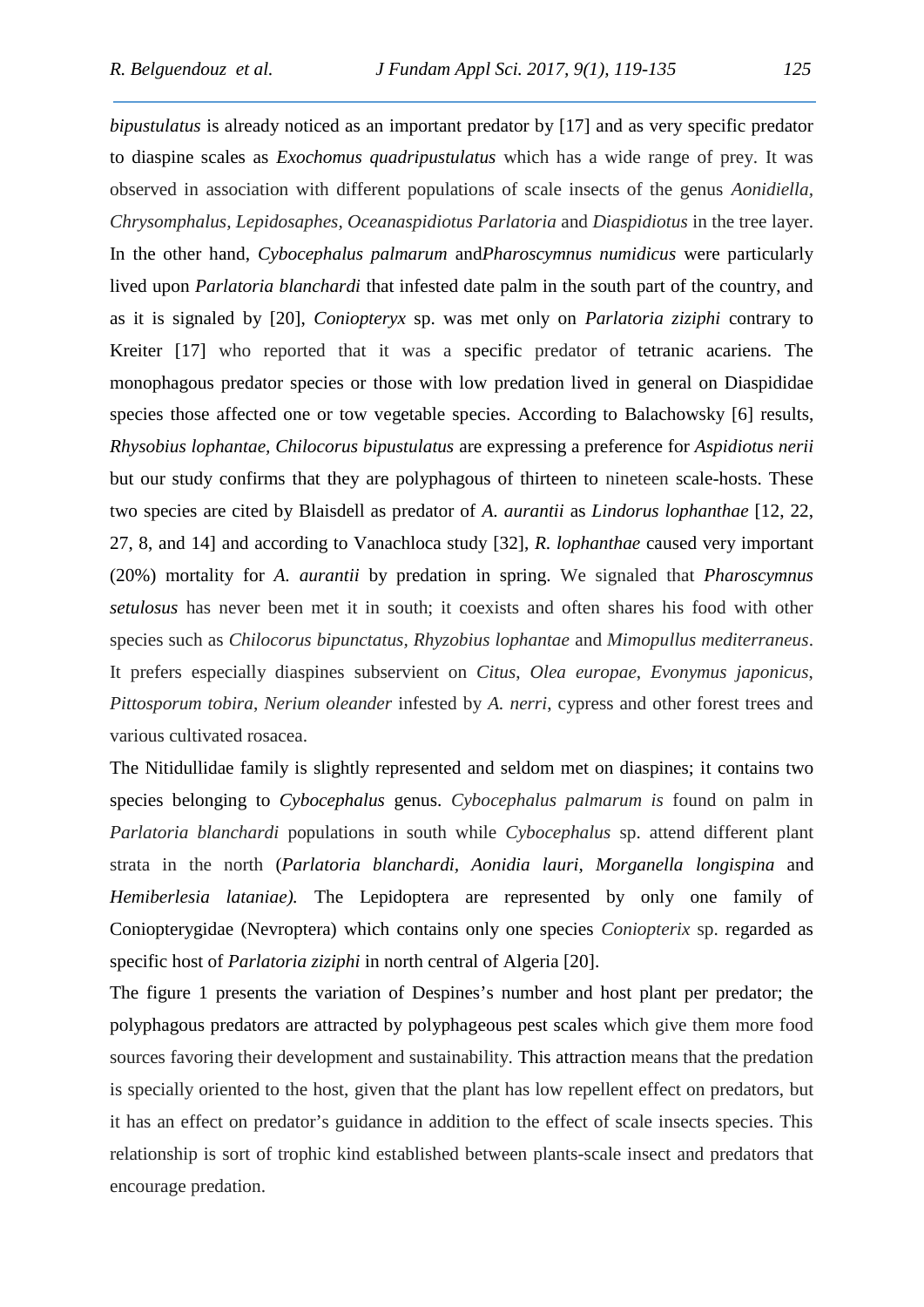

In figure 2, the variation of predator number from one scale species to another is observed. The most coveted by the predators are *Oceanaspidiotus nerii, Parlatoria blanchardi,* that In figure 2, the variation of predator number from one scale species to another is observed.<br>The most coveted by the predators are *Oceanaspidiotus nerii, Parlatoria blanchardi*, that<br>attract six predators followed by *Pa* beckii host of five predators and *Morganella longispina* host of one predator. *Lepidosaphes gloverii, Hemiberlesia rapax, Chrysomphalus dictyospermi, Carulaspis minima* and *Carulaspis Aonidiella aurantii* have three predators. The others diaspines have lowest predator number Aonidiella aurantii have three predators. The others diaspines have lowest predator number<br>from one to two. This variation is probably related to their specific nutrition or the density of scale insects populations on trees and continuity of their generations, to the nutritional quality which can be demonstrated later by chemical analyses of the nutrients, or to the biotic and abiotic conditions of the medium. We added the effect of the compounds synthetized by scale insects populations on trees and continuity of their generations, to the nutritional quality<br>which can be demonstrated later by chemical analyses of the nutrients, or to the biotic and<br>abiotic conditions of the mediu Some predators found on one or two plants don't seem to bear the compounds emitted by plants that certainly have a detrimental effect on their lives. abiotic conditions of the medium. We<br>secondary metabolism system of the ho<br>Some predators found on one or two p<br>plants that certainly have a detrimental ef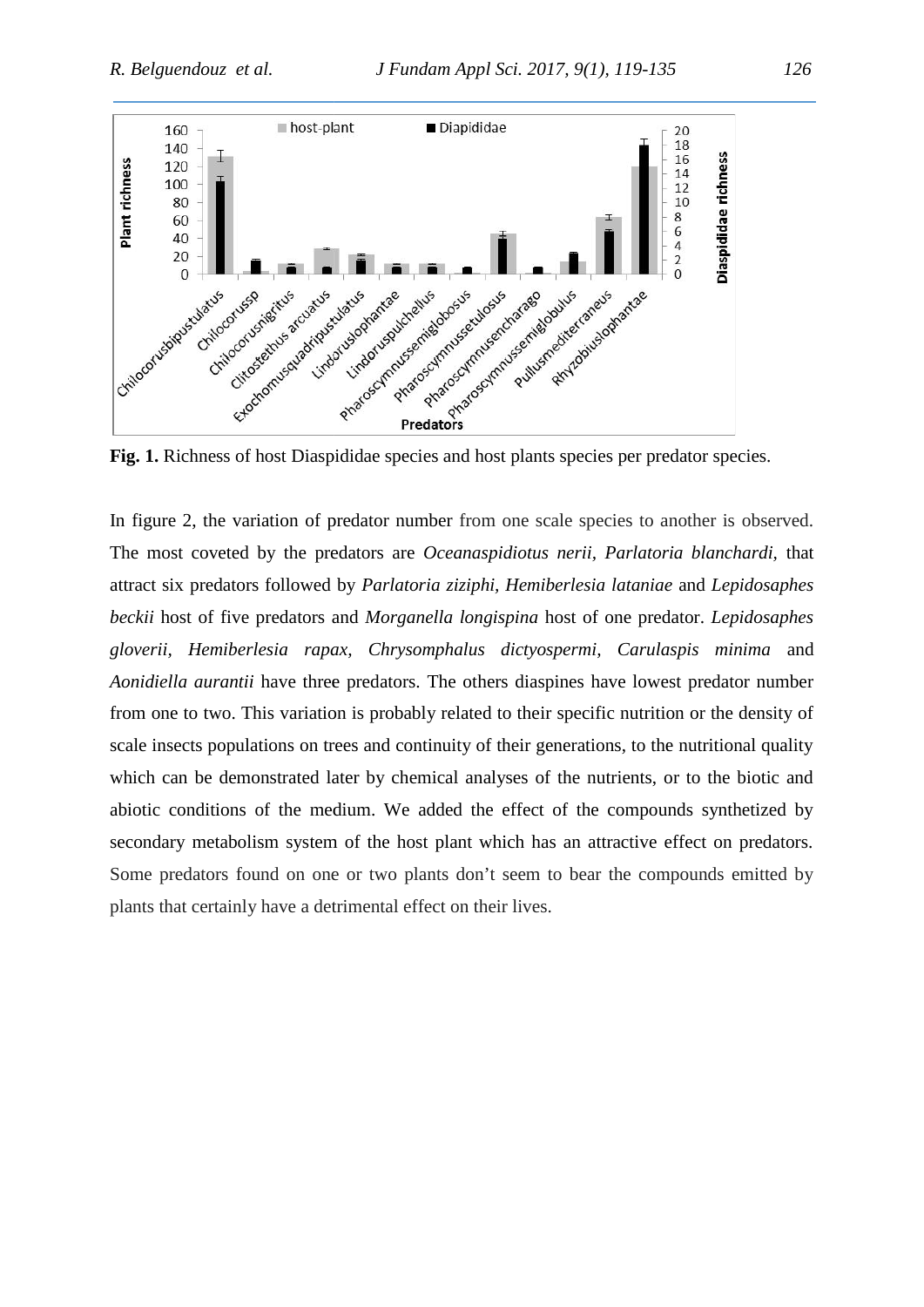

Fig. 2. Richness of predators and host-plants per Diaspididae species.

# *2.3. Relationship between parasitoids-Diaspididae species- host-plants*

Variability of predator number from diapines species to another is presented in table 2.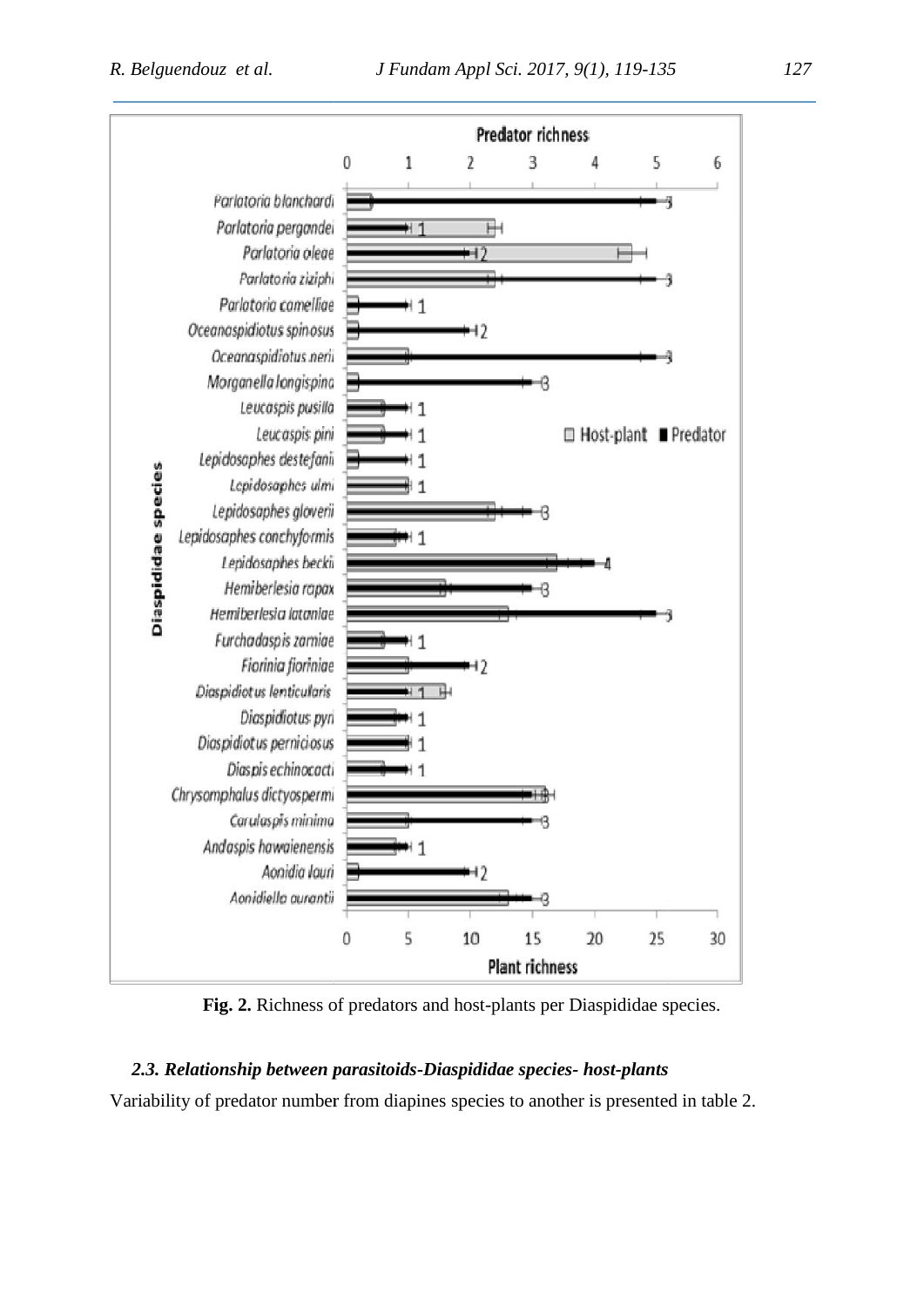| Parasitoids<br>Comperiella bifasciata<br>chrysomphali<br>maculicornis<br>E. aspidioticola<br>4. lepidosaphes<br>23<br>mytilaspidis<br>lignanensis<br>leucaspidis<br>E. inquirenda<br>hispanicus<br>E. lounsburyi<br>phytis ssp,<br>perniciosi<br>1. libanicus<br>diaspidis<br>chilensis<br>A. aonidiae<br>A.opuntiae<br>melinus<br>E. fasciata<br>procia<br>coheni<br>E. citrina<br>Diaspididae<br>E.<br>.<br>أب<br>E.<br>Aulacaspis rosae<br>$\,1\,$<br>1<br>Andaspis<br>hawaiensis<br>$\,1\,$<br>$\mathbf{1}$<br>3<br>$\mathbf{1}$<br>Aonidia lauri<br>$\mathbf{1}$<br>$\mathbf{1}$<br>Aonidiella aurantii<br>$\mathbf{1}$<br>$\mathbf{1}$<br>$\mathbf{1}$<br>$\mathbf{1}$<br>$\mathbf{1}$<br>$\mathbf{1}$<br>$\mathbf{1}$<br>11<br>1<br>$\mathbf{1}$<br>-1<br>1<br>Aulacaspis rosae<br>$\mathbf{1}$<br>$\mathbf{1}$<br>Carulaspis<br>atlantica<br>$\mathbf{1}$<br>1<br>Chrysomphalus<br>aonidum<br>3<br>$\mathbf{1}$<br>$\mathbf{1}$<br>1<br>Chrysomphalus<br>dictyospermi<br>$\mathbf{1}$<br>$\mathbf{1}$<br>4<br>$\mathbf{1}$<br>1<br>Clavaspis herleana<br>1<br>1<br>Diaspidiotus<br>lenticularis<br>$\mathbf{1}$<br>1<br>Diaspidiotus<br>perniciosus<br>$\mathbf{1}$<br>$\mathbf{1}$<br>$\mathbf{1}$<br>$\overline{4}$<br>1<br>$\mathbf 1$<br>Diaspis betulae<br>$\mathbf{1}$<br>Diaspis echinocacti<br>$\mathbf{1}$<br>1<br>Duplachionaspis<br>belesei<br>$\overline{c}$<br>$\mathbf{1}$<br>$\mathbf{1}$<br>Dynaspidiotus<br>britannicus<br>$\mathbf{1}$<br>$\sqrt{2}$<br>$\mathbf{1}$<br>Fiorinia fioriniae<br>$\sqrt{2}$<br>$\mathbf{1}$<br>$\mathbf{1}$<br>Furchadaspis<br>zamiae<br>$\,1\,$<br>$\mathbf{1}$<br>Hemiberlesia<br>lataniae<br>$\mathbf{1}$<br>$\mathbf{1}$<br>$\overline{c}$<br>Lepidosaphes<br>beckii<br>$\mathbf{1}$<br>$\mathbf{1}$<br>$\mathbf{1}$<br>$\mathbf{1}$<br>$\mathbf{1}$<br>1<br>6<br>Lepidosaphes<br>conchyformis<br>$\,1$<br>$\sqrt{5}$<br>$\mathbf{1}$<br>$\mathbf{1}$<br>$\mathbf{1}$<br>$\overline{1}$<br>Lepidosaphes<br>destefanii<br>$\mathbf{1}$<br>$\mathbf{1}$<br>$\mathbf{1}$<br>$\mathbf{1}$<br>$\overline{4}$<br>Lepidosaphes<br>gloverii<br>$\,1$<br>$\mathbf{1}$<br>Lepidosaphes<br>granati<br>$\mathbf{1}$<br>$\mathbf{1}$<br>Lepidosaphes ulmi<br>$\mathbf{1}$<br>$\mathbf{1}$<br>$\,1\,$<br>Leucaspis pini<br>$\mathbf{1}$<br>$\sqrt{2}$<br>Leucaspis signoreti<br>$\,1$<br>$\mathbf{1}$<br>Morganella<br>longispina<br>$\mathbf{1}$<br>$\overline{2}$<br>1<br>$\boldsymbol{7}$<br>Oceanaspidiotus<br>$\,1$<br>$\mathbf{1}$<br>$\mathbf{1}$<br>$\mathbf{1}$<br>$\mathbf{1}$<br>$\mathbf{1}$<br>$\mathbf{1}$ |  |  |  |  |  |  |  |  |  |  |  |  |  |
|-----------------------------------------------------------------------------------------------------------------------------------------------------------------------------------------------------------------------------------------------------------------------------------------------------------------------------------------------------------------------------------------------------------------------------------------------------------------------------------------------------------------------------------------------------------------------------------------------------------------------------------------------------------------------------------------------------------------------------------------------------------------------------------------------------------------------------------------------------------------------------------------------------------------------------------------------------------------------------------------------------------------------------------------------------------------------------------------------------------------------------------------------------------------------------------------------------------------------------------------------------------------------------------------------------------------------------------------------------------------------------------------------------------------------------------------------------------------------------------------------------------------------------------------------------------------------------------------------------------------------------------------------------------------------------------------------------------------------------------------------------------------------------------------------------------------------------------------------------------------------------------------------------------------------------------------------------------------------------------------------------------------------------------------------------------------------------------------------------------------------------------------------------------------------------------------------------------------------------------------------------------------------------------------------------------------------------------------------------------------------------------------------------------------------------------------------------------------------------------------------------------------------------------------------------------------------|--|--|--|--|--|--|--|--|--|--|--|--|--|
|                                                                                                                                                                                                                                                                                                                                                                                                                                                                                                                                                                                                                                                                                                                                                                                                                                                                                                                                                                                                                                                                                                                                                                                                                                                                                                                                                                                                                                                                                                                                                                                                                                                                                                                                                                                                                                                                                                                                                                                                                                                                                                                                                                                                                                                                                                                                                                                                                                                                                                                                                                       |  |  |  |  |  |  |  |  |  |  |  |  |  |
|                                                                                                                                                                                                                                                                                                                                                                                                                                                                                                                                                                                                                                                                                                                                                                                                                                                                                                                                                                                                                                                                                                                                                                                                                                                                                                                                                                                                                                                                                                                                                                                                                                                                                                                                                                                                                                                                                                                                                                                                                                                                                                                                                                                                                                                                                                                                                                                                                                                                                                                                                                       |  |  |  |  |  |  |  |  |  |  |  |  |  |
|                                                                                                                                                                                                                                                                                                                                                                                                                                                                                                                                                                                                                                                                                                                                                                                                                                                                                                                                                                                                                                                                                                                                                                                                                                                                                                                                                                                                                                                                                                                                                                                                                                                                                                                                                                                                                                                                                                                                                                                                                                                                                                                                                                                                                                                                                                                                                                                                                                                                                                                                                                       |  |  |  |  |  |  |  |  |  |  |  |  |  |
|                                                                                                                                                                                                                                                                                                                                                                                                                                                                                                                                                                                                                                                                                                                                                                                                                                                                                                                                                                                                                                                                                                                                                                                                                                                                                                                                                                                                                                                                                                                                                                                                                                                                                                                                                                                                                                                                                                                                                                                                                                                                                                                                                                                                                                                                                                                                                                                                                                                                                                                                                                       |  |  |  |  |  |  |  |  |  |  |  |  |  |
|                                                                                                                                                                                                                                                                                                                                                                                                                                                                                                                                                                                                                                                                                                                                                                                                                                                                                                                                                                                                                                                                                                                                                                                                                                                                                                                                                                                                                                                                                                                                                                                                                                                                                                                                                                                                                                                                                                                                                                                                                                                                                                                                                                                                                                                                                                                                                                                                                                                                                                                                                                       |  |  |  |  |  |  |  |  |  |  |  |  |  |
|                                                                                                                                                                                                                                                                                                                                                                                                                                                                                                                                                                                                                                                                                                                                                                                                                                                                                                                                                                                                                                                                                                                                                                                                                                                                                                                                                                                                                                                                                                                                                                                                                                                                                                                                                                                                                                                                                                                                                                                                                                                                                                                                                                                                                                                                                                                                                                                                                                                                                                                                                                       |  |  |  |  |  |  |  |  |  |  |  |  |  |
|                                                                                                                                                                                                                                                                                                                                                                                                                                                                                                                                                                                                                                                                                                                                                                                                                                                                                                                                                                                                                                                                                                                                                                                                                                                                                                                                                                                                                                                                                                                                                                                                                                                                                                                                                                                                                                                                                                                                                                                                                                                                                                                                                                                                                                                                                                                                                                                                                                                                                                                                                                       |  |  |  |  |  |  |  |  |  |  |  |  |  |
|                                                                                                                                                                                                                                                                                                                                                                                                                                                                                                                                                                                                                                                                                                                                                                                                                                                                                                                                                                                                                                                                                                                                                                                                                                                                                                                                                                                                                                                                                                                                                                                                                                                                                                                                                                                                                                                                                                                                                                                                                                                                                                                                                                                                                                                                                                                                                                                                                                                                                                                                                                       |  |  |  |  |  |  |  |  |  |  |  |  |  |
|                                                                                                                                                                                                                                                                                                                                                                                                                                                                                                                                                                                                                                                                                                                                                                                                                                                                                                                                                                                                                                                                                                                                                                                                                                                                                                                                                                                                                                                                                                                                                                                                                                                                                                                                                                                                                                                                                                                                                                                                                                                                                                                                                                                                                                                                                                                                                                                                                                                                                                                                                                       |  |  |  |  |  |  |  |  |  |  |  |  |  |
|                                                                                                                                                                                                                                                                                                                                                                                                                                                                                                                                                                                                                                                                                                                                                                                                                                                                                                                                                                                                                                                                                                                                                                                                                                                                                                                                                                                                                                                                                                                                                                                                                                                                                                                                                                                                                                                                                                                                                                                                                                                                                                                                                                                                                                                                                                                                                                                                                                                                                                                                                                       |  |  |  |  |  |  |  |  |  |  |  |  |  |
|                                                                                                                                                                                                                                                                                                                                                                                                                                                                                                                                                                                                                                                                                                                                                                                                                                                                                                                                                                                                                                                                                                                                                                                                                                                                                                                                                                                                                                                                                                                                                                                                                                                                                                                                                                                                                                                                                                                                                                                                                                                                                                                                                                                                                                                                                                                                                                                                                                                                                                                                                                       |  |  |  |  |  |  |  |  |  |  |  |  |  |
|                                                                                                                                                                                                                                                                                                                                                                                                                                                                                                                                                                                                                                                                                                                                                                                                                                                                                                                                                                                                                                                                                                                                                                                                                                                                                                                                                                                                                                                                                                                                                                                                                                                                                                                                                                                                                                                                                                                                                                                                                                                                                                                                                                                                                                                                                                                                                                                                                                                                                                                                                                       |  |  |  |  |  |  |  |  |  |  |  |  |  |
|                                                                                                                                                                                                                                                                                                                                                                                                                                                                                                                                                                                                                                                                                                                                                                                                                                                                                                                                                                                                                                                                                                                                                                                                                                                                                                                                                                                                                                                                                                                                                                                                                                                                                                                                                                                                                                                                                                                                                                                                                                                                                                                                                                                                                                                                                                                                                                                                                                                                                                                                                                       |  |  |  |  |  |  |  |  |  |  |  |  |  |
|                                                                                                                                                                                                                                                                                                                                                                                                                                                                                                                                                                                                                                                                                                                                                                                                                                                                                                                                                                                                                                                                                                                                                                                                                                                                                                                                                                                                                                                                                                                                                                                                                                                                                                                                                                                                                                                                                                                                                                                                                                                                                                                                                                                                                                                                                                                                                                                                                                                                                                                                                                       |  |  |  |  |  |  |  |  |  |  |  |  |  |
|                                                                                                                                                                                                                                                                                                                                                                                                                                                                                                                                                                                                                                                                                                                                                                                                                                                                                                                                                                                                                                                                                                                                                                                                                                                                                                                                                                                                                                                                                                                                                                                                                                                                                                                                                                                                                                                                                                                                                                                                                                                                                                                                                                                                                                                                                                                                                                                                                                                                                                                                                                       |  |  |  |  |  |  |  |  |  |  |  |  |  |
|                                                                                                                                                                                                                                                                                                                                                                                                                                                                                                                                                                                                                                                                                                                                                                                                                                                                                                                                                                                                                                                                                                                                                                                                                                                                                                                                                                                                                                                                                                                                                                                                                                                                                                                                                                                                                                                                                                                                                                                                                                                                                                                                                                                                                                                                                                                                                                                                                                                                                                                                                                       |  |  |  |  |  |  |  |  |  |  |  |  |  |
|                                                                                                                                                                                                                                                                                                                                                                                                                                                                                                                                                                                                                                                                                                                                                                                                                                                                                                                                                                                                                                                                                                                                                                                                                                                                                                                                                                                                                                                                                                                                                                                                                                                                                                                                                                                                                                                                                                                                                                                                                                                                                                                                                                                                                                                                                                                                                                                                                                                                                                                                                                       |  |  |  |  |  |  |  |  |  |  |  |  |  |
|                                                                                                                                                                                                                                                                                                                                                                                                                                                                                                                                                                                                                                                                                                                                                                                                                                                                                                                                                                                                                                                                                                                                                                                                                                                                                                                                                                                                                                                                                                                                                                                                                                                                                                                                                                                                                                                                                                                                                                                                                                                                                                                                                                                                                                                                                                                                                                                                                                                                                                                                                                       |  |  |  |  |  |  |  |  |  |  |  |  |  |
|                                                                                                                                                                                                                                                                                                                                                                                                                                                                                                                                                                                                                                                                                                                                                                                                                                                                                                                                                                                                                                                                                                                                                                                                                                                                                                                                                                                                                                                                                                                                                                                                                                                                                                                                                                                                                                                                                                                                                                                                                                                                                                                                                                                                                                                                                                                                                                                                                                                                                                                                                                       |  |  |  |  |  |  |  |  |  |  |  |  |  |
|                                                                                                                                                                                                                                                                                                                                                                                                                                                                                                                                                                                                                                                                                                                                                                                                                                                                                                                                                                                                                                                                                                                                                                                                                                                                                                                                                                                                                                                                                                                                                                                                                                                                                                                                                                                                                                                                                                                                                                                                                                                                                                                                                                                                                                                                                                                                                                                                                                                                                                                                                                       |  |  |  |  |  |  |  |  |  |  |  |  |  |
|                                                                                                                                                                                                                                                                                                                                                                                                                                                                                                                                                                                                                                                                                                                                                                                                                                                                                                                                                                                                                                                                                                                                                                                                                                                                                                                                                                                                                                                                                                                                                                                                                                                                                                                                                                                                                                                                                                                                                                                                                                                                                                                                                                                                                                                                                                                                                                                                                                                                                                                                                                       |  |  |  |  |  |  |  |  |  |  |  |  |  |
|                                                                                                                                                                                                                                                                                                                                                                                                                                                                                                                                                                                                                                                                                                                                                                                                                                                                                                                                                                                                                                                                                                                                                                                                                                                                                                                                                                                                                                                                                                                                                                                                                                                                                                                                                                                                                                                                                                                                                                                                                                                                                                                                                                                                                                                                                                                                                                                                                                                                                                                                                                       |  |  |  |  |  |  |  |  |  |  |  |  |  |
|                                                                                                                                                                                                                                                                                                                                                                                                                                                                                                                                                                                                                                                                                                                                                                                                                                                                                                                                                                                                                                                                                                                                                                                                                                                                                                                                                                                                                                                                                                                                                                                                                                                                                                                                                                                                                                                                                                                                                                                                                                                                                                                                                                                                                                                                                                                                                                                                                                                                                                                                                                       |  |  |  |  |  |  |  |  |  |  |  |  |  |
|                                                                                                                                                                                                                                                                                                                                                                                                                                                                                                                                                                                                                                                                                                                                                                                                                                                                                                                                                                                                                                                                                                                                                                                                                                                                                                                                                                                                                                                                                                                                                                                                                                                                                                                                                                                                                                                                                                                                                                                                                                                                                                                                                                                                                                                                                                                                                                                                                                                                                                                                                                       |  |  |  |  |  |  |  |  |  |  |  |  |  |
|                                                                                                                                                                                                                                                                                                                                                                                                                                                                                                                                                                                                                                                                                                                                                                                                                                                                                                                                                                                                                                                                                                                                                                                                                                                                                                                                                                                                                                                                                                                                                                                                                                                                                                                                                                                                                                                                                                                                                                                                                                                                                                                                                                                                                                                                                                                                                                                                                                                                                                                                                                       |  |  |  |  |  |  |  |  |  |  |  |  |  |
|                                                                                                                                                                                                                                                                                                                                                                                                                                                                                                                                                                                                                                                                                                                                                                                                                                                                                                                                                                                                                                                                                                                                                                                                                                                                                                                                                                                                                                                                                                                                                                                                                                                                                                                                                                                                                                                                                                                                                                                                                                                                                                                                                                                                                                                                                                                                                                                                                                                                                                                                                                       |  |  |  |  |  |  |  |  |  |  |  |  |  |
|                                                                                                                                                                                                                                                                                                                                                                                                                                                                                                                                                                                                                                                                                                                                                                                                                                                                                                                                                                                                                                                                                                                                                                                                                                                                                                                                                                                                                                                                                                                                                                                                                                                                                                                                                                                                                                                                                                                                                                                                                                                                                                                                                                                                                                                                                                                                                                                                                                                                                                                                                                       |  |  |  |  |  |  |  |  |  |  |  |  |  |

**Table 2:** Parasitoids richness of Diaspididae species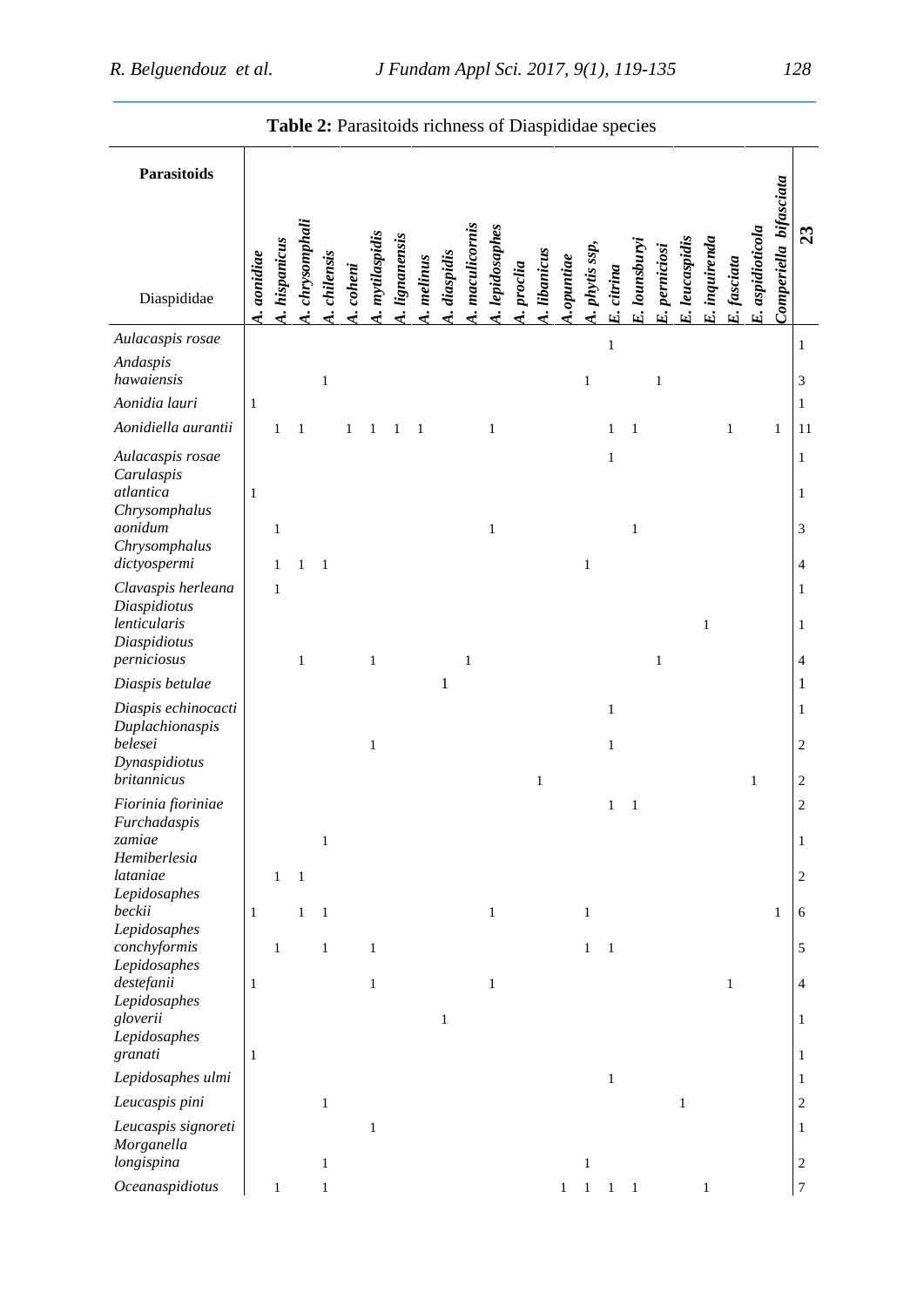| nerii                          |              |   |   |   |   |  |  |   |  |   |    |  |  |  |                |   |
|--------------------------------|--------------|---|---|---|---|--|--|---|--|---|----|--|--|--|----------------|---|
| Parlatoria fluggae             |              |   |   |   |   |  |  |   |  |   |    |  |  |  |                |   |
| Parlatoria oleae<br>Parlatoria |              |   |   |   |   |  |  |   |  |   |    |  |  |  |                | 3 |
| pergandei                      |              |   |   |   |   |  |  |   |  |   |    |  |  |  |                | 3 |
| Parlatoria ziziphi             |              |   |   |   |   |  |  |   |  |   |    |  |  |  |                | 3 |
| 31                             | $\mathbf{z}$ | 8 | 6 | 8 | 6 |  |  | 6 |  | 6 | 11 |  |  |  | $\overline{2}$ |   |

Twenty three parasitoids species belonging to two families of Aphelinidae and Calcidoidae/Encyrtidae were identified. The idiobiont type (*Aphytis*) and koinobiont type (*Comperiella* and *Encarcia* (Aphelinidae) lived on thirty one Diaspididae species witch infested one hundred twenty one plants belonging to forty four plant families.

In the table 2, the most common parasitoid of diaspines is the *Aphytis* genus, representing fifteen different species, seven of them have high polyphagia, six monophagia and two have lower polyphagia. *Aphytis hispanicus* and *A. chilensis* parasitizing sixteen diaspine-hosts living on one hundred seven plants and four plants respectively (*Aonidiella, Chrysomphalus, Clavaspis, Hemiberlesia, Lepidosaphes, Oceanaspidiotus, Parlatoria, Andaspis, Firchadaspis, Leucaspis and Morganella*), *A. chylensis* and *A. hispanicus* parasite eight diaspines living on four plants. *A. lepidosaphes, A. mytilaspidis, A. ssp* and *A. chrysomphali* parasite six diaspine-hosts, *A. aonidae* and *E. lounsbeurii* parasitize five diaspine-hosts infesting thirty four to fifty plants. The others diaspines have a variable number of parasitoids between one to three host-diaspines infesting three to twenty three plants. On a worldwide *Aphytis lepidosaphes* is used in the biological fight against *L. beckii* [16]. In Turkey, several authors affirm that *A. melinus* can adapt to a new site more easily than *A. lignanensis* which seems rather promising and well adapted to the citrus orchards [30]. Second polyphageous cosmopolitan species is *Encarsia citrina* has a worldwide distribution and is the most common parasite of Diaspididae [33]. We observed it on eleven diaspines infesting hundred fourteen plants in Algeria (Fig.3). It has cited by Noyes [19] as parasitoid of *Chrysomphalus, Diaspis, Hemiberlesia, Lepidosaphes, Quadraspidiotus* and *Pseudaulacaspis pentagona* and by Balachowsky, Laporte and Poutiers [6, 18, 21] as primary common endophagous parasitoid of *Diaspidiotus pernisiosus, Hemierlesia rapax* and *Pseudaulacaspis pentagona* in the mediterranean region*.* This parasitoid gave satisfactory results following its use against the San Jose scale, *Diaspidiotus perniciosus* in various European countries [11]. Third parasitoid is *Compereilla bifasciata* how shows a lower polyphagia and live on two diaspines (*A.*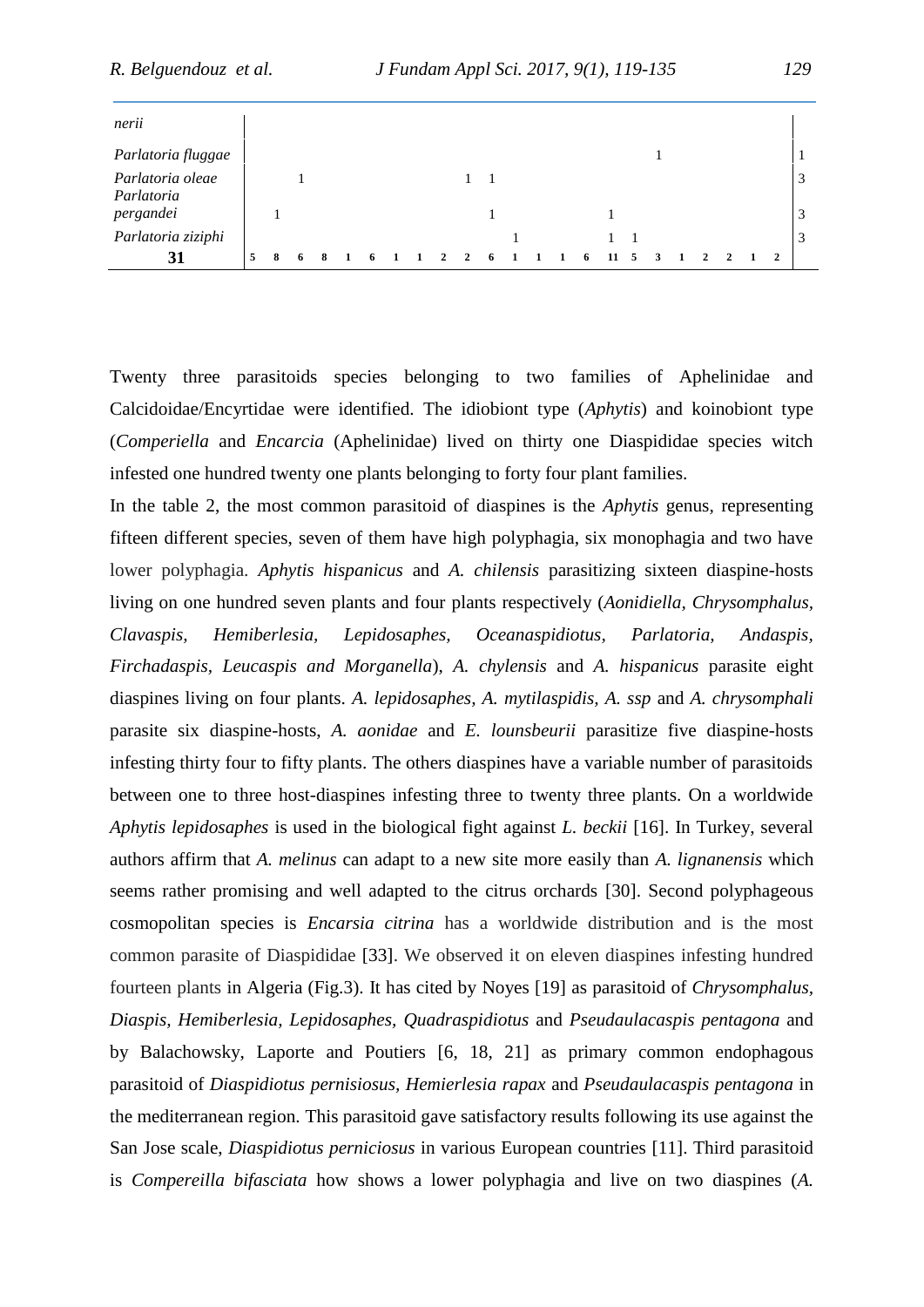*aurantii* and *L. beckii*), those infest twenty night plants (Fig.3). This parasitoid Is an Encyrtidae solitary endoparasitoid, has a little influence upon populations of *A. aurantii* [10] and introduced to the successful biological control in citrus areas of California, France, South Africa, Israël, Syria, Turkey, Morocco and Italy [13, 9, 26]. The low number of some parasitoids (*Aphytis, Compereilla*) is bound, probably, with their specification and preference of the host where or with to be able to them of acclimatization in the conditions of the sit. This change in the number of parasitoids seems to have a live relationship with the host plant; because some of them don't can infest several diaspines found on several plants so they are monophageous or undergo the repellent effect of the plant.



**Fig. 3.** Richness of parasitoids and host plants per Diaspididae species.

The most parasitized Diaspidiae species are *A. aurantii* with ten parasitoids; followed by *Lepidosaphes beckii* and *L. conchyformis forma conchyformis* with four parasitoids*, L. destifanii, Parlatoria pergandii, P. olea, Chrysomphalus aonidum, Diaspidiotus perniciosus, Duplachionaspis berlesei,* and *Dynaspidiotus britanicus* with three parasitoids*.* The other Diaspidiae species are only parasitized by one to two parasitoids*.* The variation of the parasitoid number from one scale-host to another is probably, related to the choice of the host species, the ecological conditions effects, the acclimatization to the environment and the attractive effect of the plants (Fig. 4).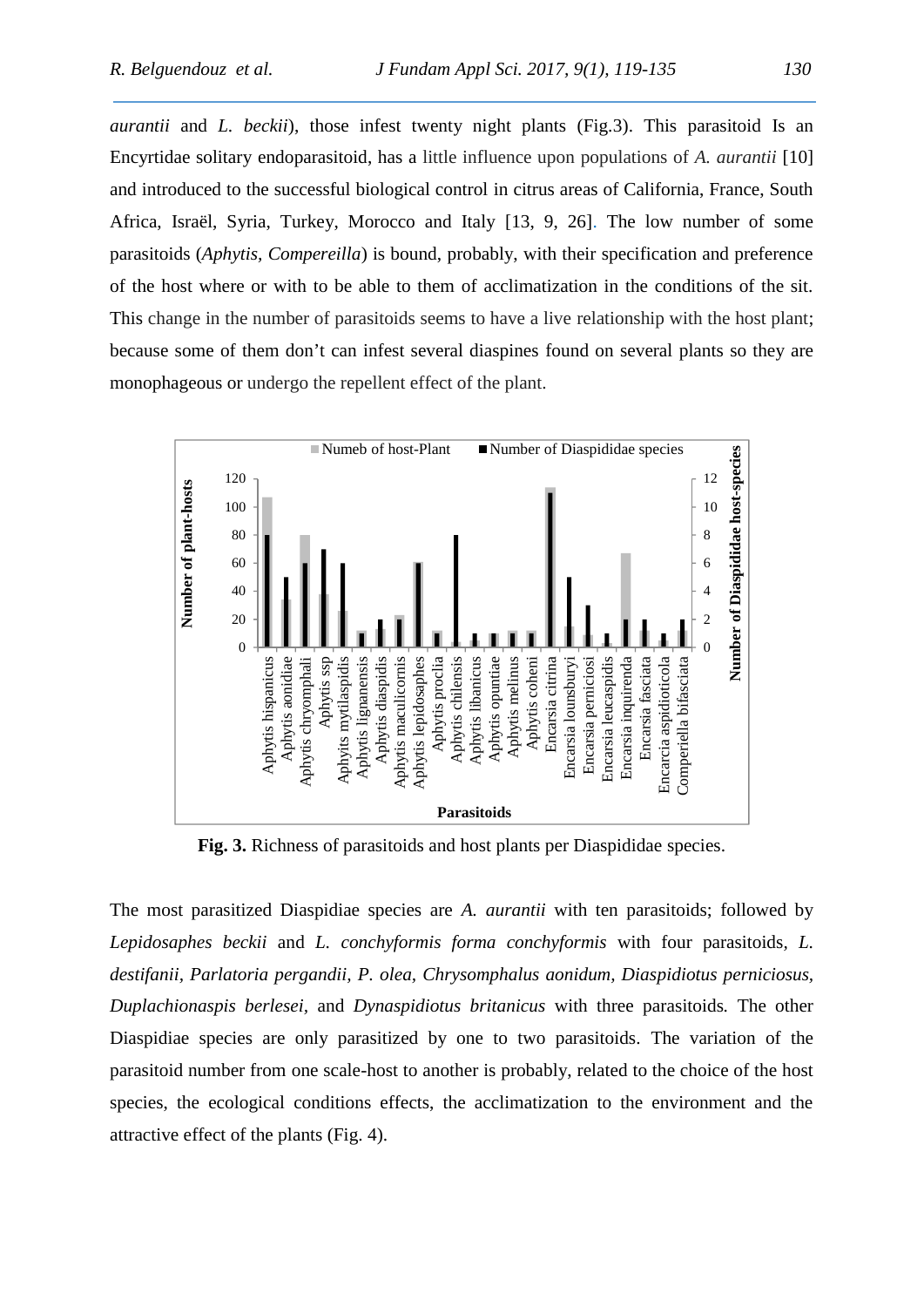We found that 50% of scale species are not parasitized or attacked by predators. This could be partly explained by the effect of the host plants which could be the subject of further researches.



**Fig.4.** Number of parasitoid and host plant per Diaspididae species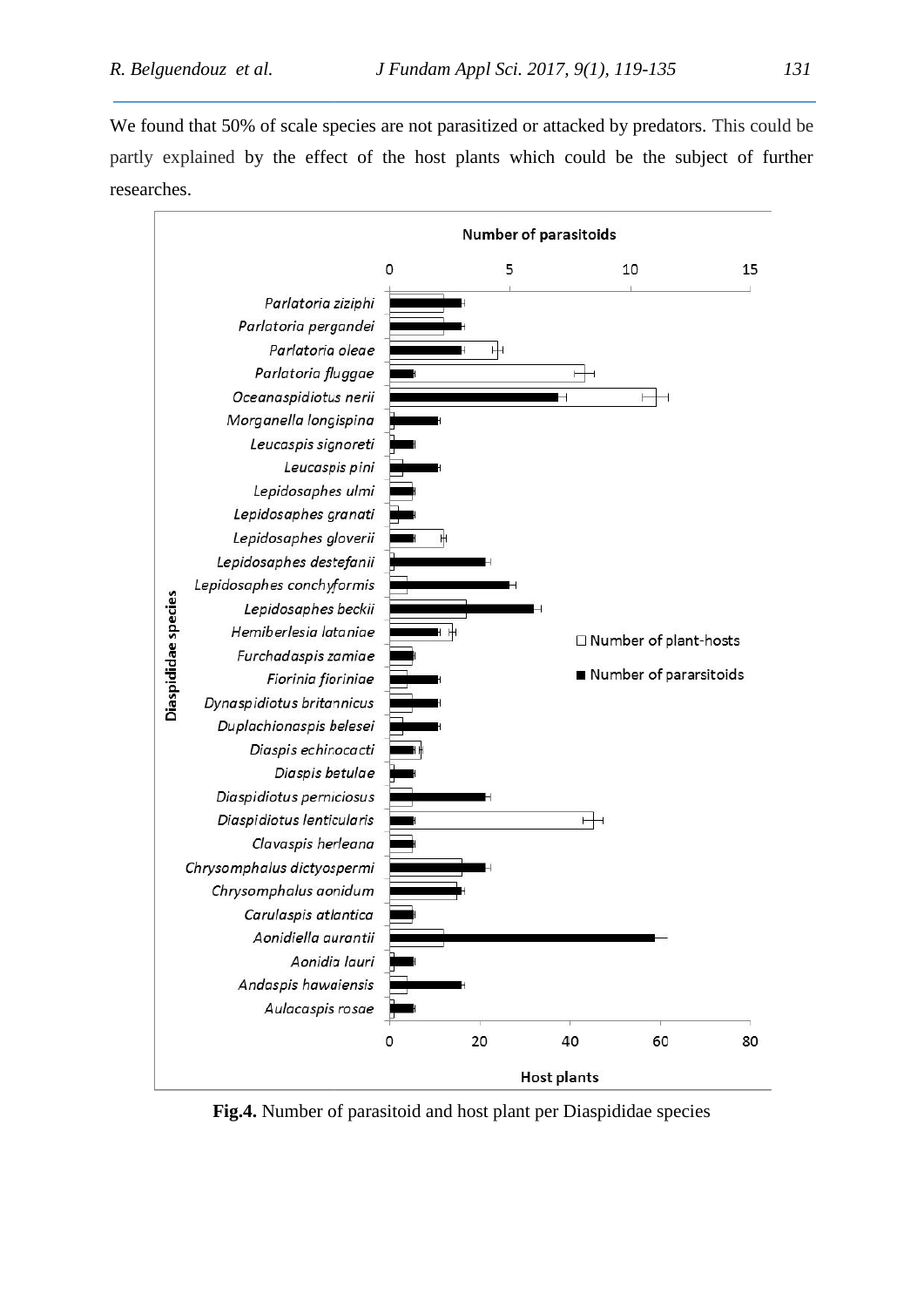#### **4. CONCLUSION**

This first inventory of Diaspididae family predators and parasitoids in Algeria is undertaken for its importance in the biological control of scale insects. It enabled us to bring out the polyphageous species most active of an economic and agricultural interest. Five ladybirds: *Rhysobius lophantae*, *Comperiella bifasciata, Chilocorus bipustulatus, Pullus mediterraneus* and *Pharoscymnus setulosus* activate on sixty-one Diaspididae species and, twenty three parasitoids ectophagous (*Aphytis*) and endophagous (*Compereilla, Chiloneurinus, Aspidiotiphagus*), specific or polyphagous activate on till thirty one diaspididae species in Algeria. This group of Diaspididae comprises the most harmful species for *Citrus* fruits especially date palms, olive and *Citrus* (*P. ziziphi, P. blachardi, P. olea, A. aurantii* and *L. beckii*) which cause major losses to the economy. We note the absence of predators and parasitoids on the same diaspines-host striker different plants species which explains the repellent effect of some of them.

This study can contribute to enrich this inventory for to choice the best predators or parasitoids or both, those are able to adapt to the environment and to control pest populations. For that, it constitutes a starting-point for supplement works in geographical distribution, the determination of virulence and other natural enemies of scale insects, more particularly in difficult accesses sites in southern Algeria regions which still remain to be prospected.

#### **5. REFERENCES**

- [1] Abbasi, 1973. *Comperiella bifasciata* How. preliminary study (Hymenoptera, Encyrtidae) – endophage Parasite of Californien scale (*Aonidiella aurantii* Mask.). Al Awamia, Rev., Marocaine agronomic researche. 46. Royaum of Moroco. 32p.
- [2] Anonymous, 1978. Generality: Scale insect Diaspididae. I. N. R. A Antibes. Polycop. 27.
- [3] Balachowsky, A.S., 1925. Note on two predators of *Parlatoria blanchardi* Targ. and their used in biological control against this coccid. Bull. Soc. Hist. Nat. Afr. Nord, 16(), 167- 172.
- [4] Balachowsky A., 1926. Note on acclimatization predators of *Parlatoria blanchardi* in the palm of Colomb- Bechar (Bull. Sci. Hist. Nat. Af. Nd, Alger.
- [5] Balachowsky A., 1926 1928. Observations biologiques sur les parasites des Coccides du nord de l'Afrique. (Contribution Biological observations on pest coccids northern Africa. (Contribution to the study coccids Minor Africa 5th note (1) 33p.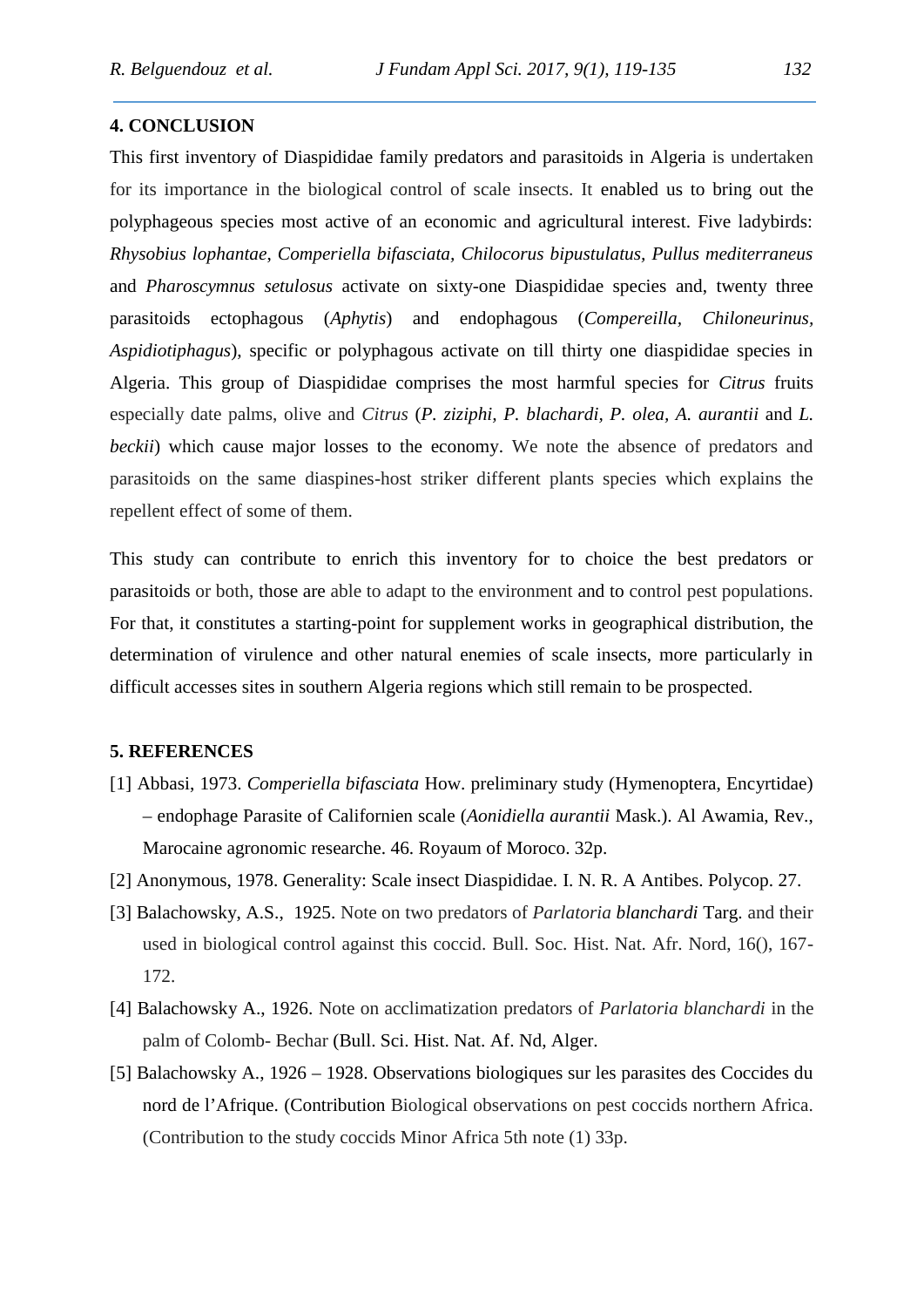- [6] Balachowsky A., 1932. Biological Study of western Mediterranean basin coccids. Entomological encyclopedia. Eds. XV. Paris. P. Lechevalier and son. 214PP.
- [7] Balachowsky A.S., 1950. Scale insects from France, Europe, North Africa and the Mediterranean Basin. V. -monograph Coccoidea ; Diaspidinae (second part) Aspidiotini. Entomological News Applicata Sciences and Industrial 1087, pp : 397-557.
- [8] Bedford, E.C.G., 1998. Red scale *Aonidiella auranii* (Maskell). In: Bedford, E.C.G., Van den Berg, M.A. and De Villiers, E.A. (eds), Citrus pests in the Republic of South Africa. Dynamic Ad., Nelspruit, South Africa: 132-144.
- [9] Benassy, C. and Bianchi, H. 1974. Observations sur *Aonidiella aurantii* Mask. Et son parasite indigene *Comperiella bifasciata* How. (Hymenoptera. Encyrtidae). OILB/WPRS Bulletin, 3: 39-50
- [10]Brewer R.H., 1971.The influence of the parasite *Comperiella bifasciata* How. on the populations of two species of armored scale insects, *Aonidiella aurantii* (Mask.) and *A. citrina* (Coq.), in South Australia. Australian Journal of Zoology 19(1) · January . DOI: 10.1071/ZO9710053. 11p.
- [11] Cahuzac, D. 1986. Les cochenilles des ligneux d'ornement. Phytoma, 383: 37- 38. pp. 132-144.
- [12] Crouzel, I.S., H.G. Bimbonim, M. Zanelli, and E.N. Botto. 1973. Lucha biológica contra la cochinilla roja australiana *Aonidiella aurantii* (Maskell) (Hom. Diaspididae) en cítricos. Revista de Investigaciones Agropecuarias, [13]
- [13] DeBach, P., 1948. The establishment of the Chinese race of *Comperiella bifasciata* on *Aonidiella aurantii* in southern California. Journal of Economic Entomolgy, 46, 1103. INTA, Buenos Aires, Argentina Serie 5, Patología Vegetal, 10: 251-318.
- [14] DeBach, P.D., and D. Rosen. 1976. Armored scale insects. In: Studies in biological control. Delucchi V.L., (Ed.), Cambridge University Press, London, New York, Melbourne, pp. 139-178.
- [15] Delassus M**.;** Balachowsky A.; Brichet J and Lepigre A**.,** 1927*.* Enemies of fruit culture in Algeria, and practical methods to combat them. (Les ennemis des cultures fruitières en Algérie et les moyens pratiques de les combattre), Alger 197 pp.
- [16] Fabres G., 1974. Contribution to the study of A*phitis Cochereaui* and *Aphitis lepidosaphes* (Hym. Aphelinidae) parasitoids of *Lepidosaphes beckii* (Hom. Diaspididae) in new Caledonia. French entomological society Anal. Fr. (N.S.) I0 (2), 371 à 379. 9P.)
- [17] Kreiter S., 2008. SupAgro. Montpellier. Morphology, Biology, interest and limits. 66p.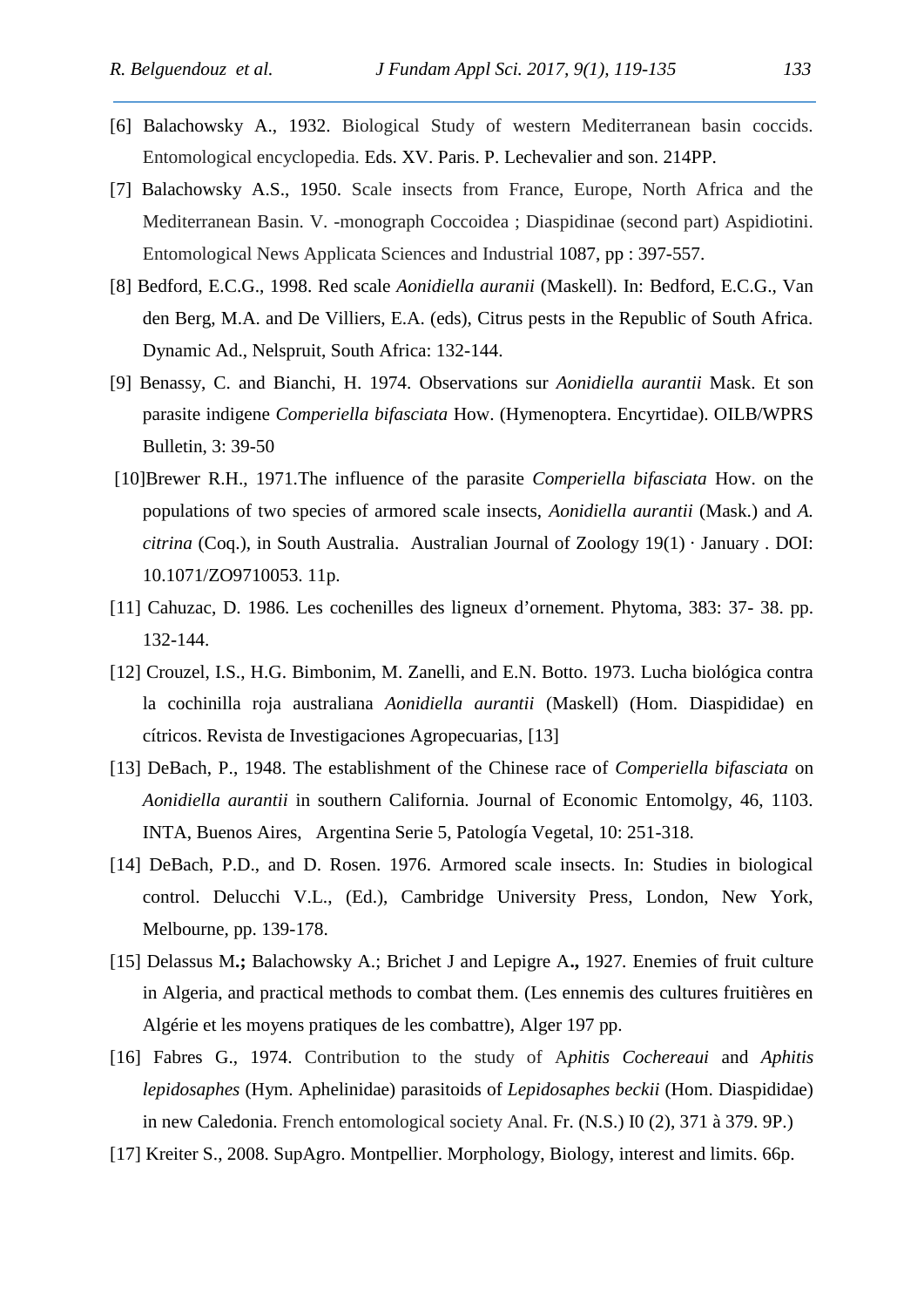- [18] Laporte M. L., 1948. New hosts of *Apidiotiphagus citrinus* How. (Him. Chalcididae) parasite of de cochineals in Algeria. Rev. Path. Vég. Ent. Agr. France, 27. N°1.
- [19] Noyes J. S., 2001: Interactive catalogue of world Chalcidoidea. Taxapad. Scientific names for information Management (base de données sur support sur cédé-Rome. In Germain J-F., Matile D., Picart J.I., Delvare G., Piron M.: Ferrero Inventaire des cochenilles sous serre en France et connaissance de leur parasitoïdes Un préalable au développement de la lutte biologique. AFPP.  $6<sup>eme</sup>$  conférence international sur les ravageurs en Agriculture. Montpellier, 4-5-6 Décembre 2002. 8p.
- [20] Ouzani T., 1984. Bio-ecological approach of the orange black scale *Parlatoria ziziphi* Lucas (Homoptera – Diaspididae) in Mitidja. Thesis Ing., Institut. Nat. Agro., El-Harrach, 72 p.
- [21] Poutiers R., 1928. Observation on few hymenoptera parasites Coccids on Mediterranean littoral. Rev. Path. Veg. Ent. Agr. France, 15 N° 9.
- [22] Rosen, D. and P. DeBach. 1978. Diaspididae. In: Clausen, C. P. (ed) Introduced Parasites and Predators of Arthropod Pests and Weeds. U.S.D.A. Agric. Handbk. No. 480, Washington, D.C.
- [23] Rosen, D. and P. DeBach. 1979. Species of *Aphytis* of the world (Hymenoptera: Aphelinidae), Dr. W. Junk Publishers, The Hague, Boston, London.
- [24] Saharaoui L. 1994. Inventory and study of some bio-ecological aspects of entomophagous ladybugs (Coleoptera, Coccinelidae) in Alegria, J. Afr. Zool. Vol. 108 (6) pp 538-546.
- [25] Saharaoui L. 1988. Inventory entomophages beetles (Coleoptera, Coccinelidae) in the Mitidja plain and overview ecological biomajor species of their rol. Algeria. Dipl. Univ., Univ. Research. Nice. 131p.
- [26] Siscaro, G., Di Franco, F. Zappalà L., 2008. On the presence and diffusion of Comperiella bifasciata How. (Hymenoptera: Encyrtidae) in Southern Italy. IOBC/wprs Bulletin 38, 42-45.
- [27] Smith, D., G.A.C. Beattie, and R. Broadley, 1997. Citrus pests and their natural enemies: integrated pest management in Australia. Queensland Department of Primary Industries, Brisbane, Australia, 272 pp.
- [28] Rosen D. and Debach P., 1979. Species of Aphytis of the world (Heminoptera, Aphelinidae). Series Entomologica 17. DR. W. Junk BV Publishers, The Hauge- Boston- London.108p.